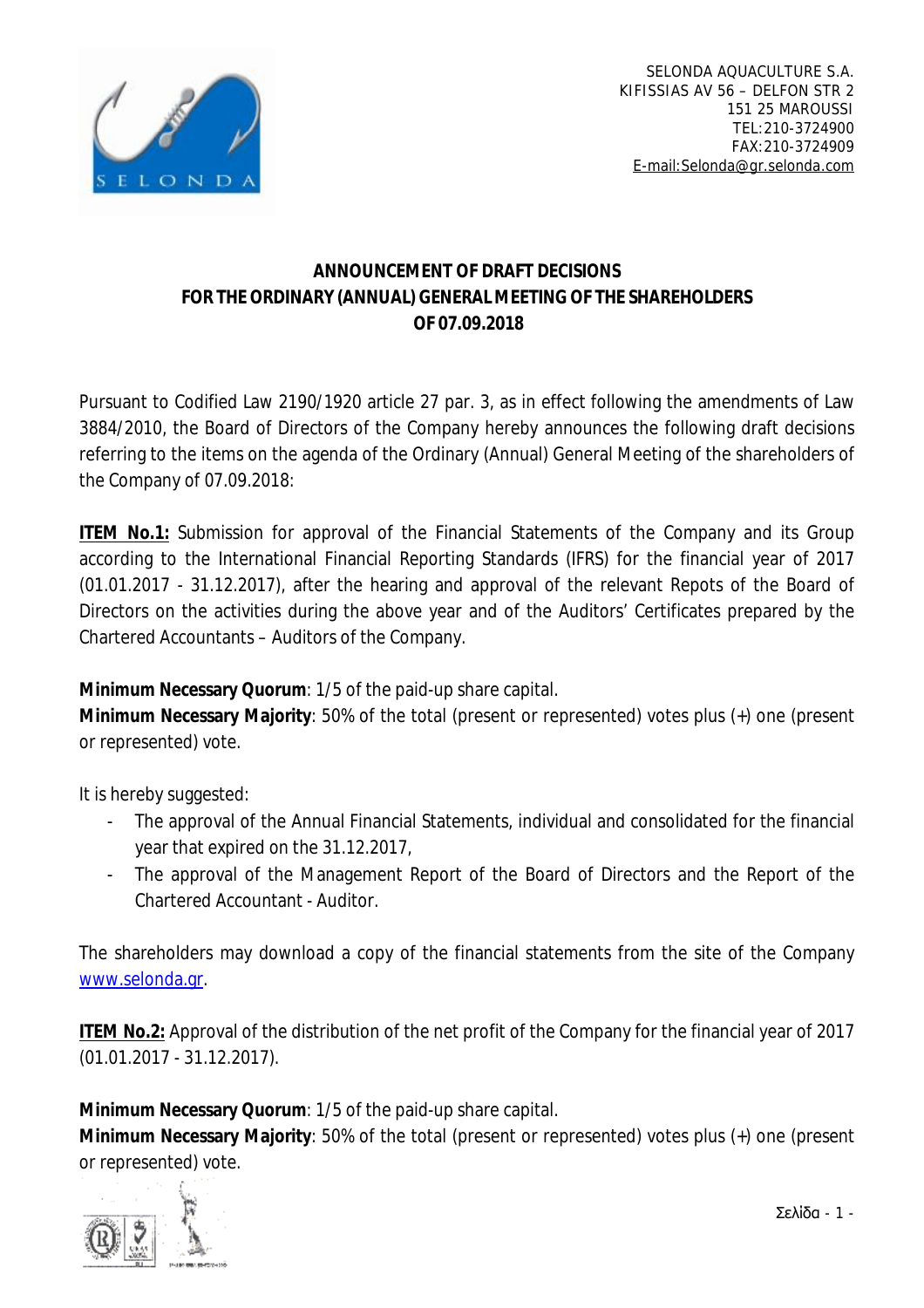

It is hereby suggested:

- The approval of the net profit distribution table of the Company for the financial year of 2017 as this profit are reflected in the financial statements.

**ITEM No.3:** Acquittal of all members of the Board of Directors as well as of the Auditors from any compensation liability for the management of the affairs of the Company, the drafting and review of the annual financial statements of the Company for the financial year of 2017 (01.01.2017 - 31.12.2017).

**Minimum Necessary Quorum**: 1/5 of the paid-up share capital.

**Minimum Necessary Majority**: 50% of the total (present or represented) votes plus (+) one (present or represented) vote.

It is hereby suggested:

- The approval of the activities of the financial year of 2017 and the acquittal of all persons that acted as members of the Board of Directors during the financial year, i.e. from 01.01.2017 to 31.12.2017, from any compensation liability for the management of the affairs of the Company the closed financial year.
- The acquittal of the Chartered Accountants-Auditors from any compensation liability for their activities during the closed financial year of 2017.

**ITEM No.4: Appointment of the Company's Regular and Substitute Chartered Accountants - Auditors** for auditing the financial statements of the Company and its Group for the financial year of 2018 (01.01.2018 - 31.12.2018), determination and approval of their fees.

**Minimum Necessary Quorum**: 1/5 of the paid-up share capital.

**Minimum Necessary Majority**: 50% of the total (present or represented) votes plus (+) one (present or represented) vote.

It is hereby suggested for the current financial year of 2018:

- The election of regular and substitute Chartered Accountants - Auditors from **GRANT THORNTON**.

-The settlement of their fees for auditing the annual financial statements according to the law.

**ITEM No.5:** Approval of remuneration and compensation paid to the members of the Board of Directors for their presence and participation at the meetings of the Board during the previous year of 2017 and pre-approval of the remuneration and compensation to be paid to the members of the

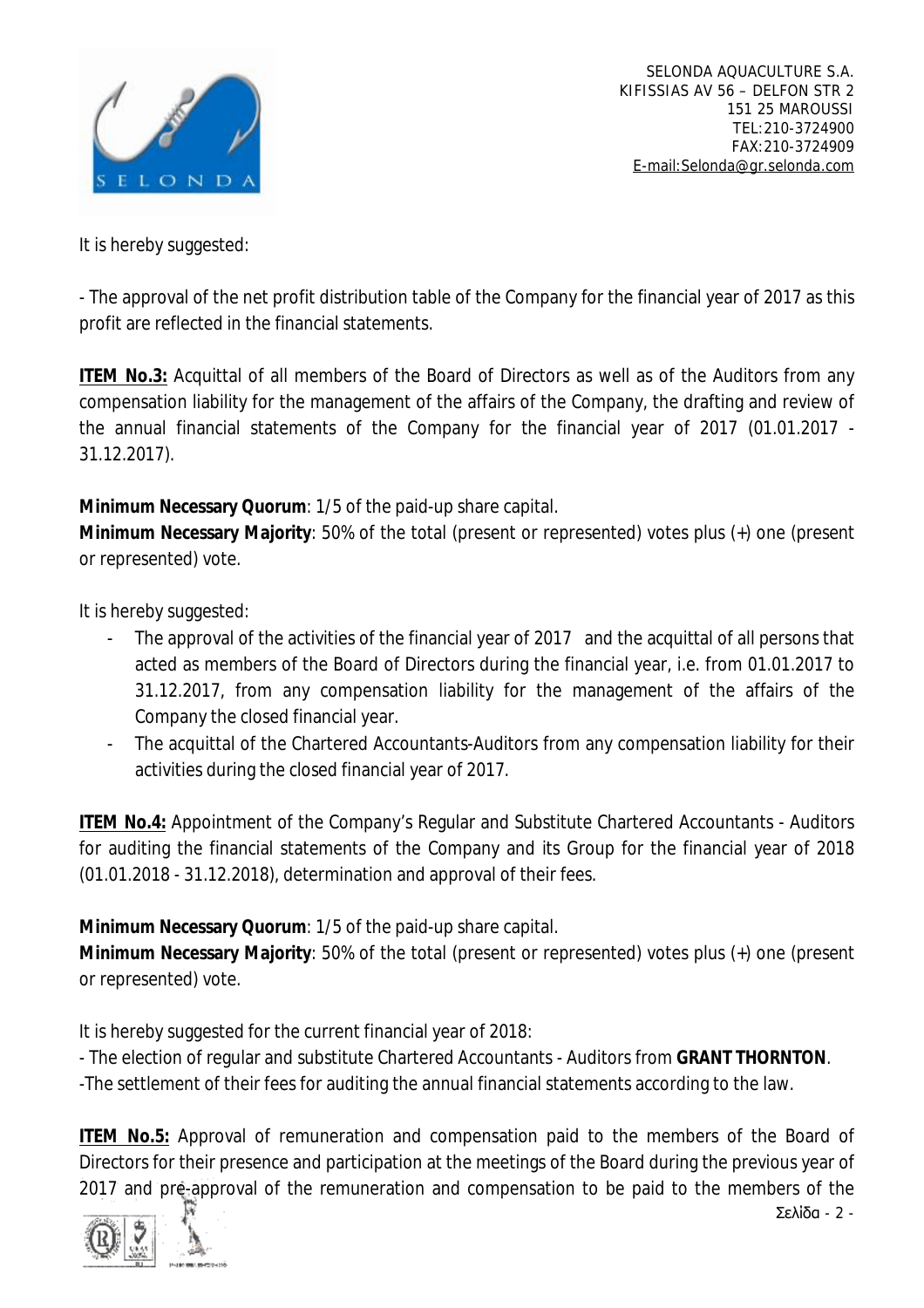

Board of Directors for the year 2018, according to articles 24 of Codified Law 2190/1920 and 5 of Law 3016/2002.

**Minimum Necessary Quorum**: 1/5 of the paid-up share capital.

**Minimum Necessary Majority**: 50% of the total (present or represented) votes plus (+) one (present or represented) vote.

It is hereby suggested:

- The approval of the remuneration paid to the members of the Board of Directors during the financial year of 2017, which has been pre–approved by the decision of the Ordinary General Meeting of the 07.09.2017.

-The pre-approval of the remuneration of the members of the Board of Directors for the financial year of 2018.

**ITEM No.6:** Granting permission according to article 23 par. 1 of Codified Law 2190/1920 to the members of the Board of Directors of the Company to participate in the Boards of Directors or the management of affiliated companies.

**Minimum Necessary Quorum**: 1/5 of the paid-up share capital.

**Minimum Necessary Majority**: 50% of the total (present or represented) votes plus (+) one (present or represented) vote.

The granting of the said permission for all members of the Board of Directors of the Company to participate in the Boards of Directors or the management of affiliated companies is hereby suggested.

**ITEM No.7:** a) Approval of the deeds of guarantee granted by the Board of Directors in favour of subsidiaries and affiliated companies of the Group pursuant to article 23a of Codified Law 2190/1920 during the second semester of the previous financial year of 2017 and during the first semester of the financial year of 2018. b) Approval of Contracts and Private Agreements pursuant to article 23a of Codified Law 2190/1920.

**Minimum Necessary Quorum**: 1/5 of the paid-up share capital.

**Minimum Necessary Majority**: 50% of the total (present or represented) votes plus (+) one (present or represented) vote.

It is hereby suggested: